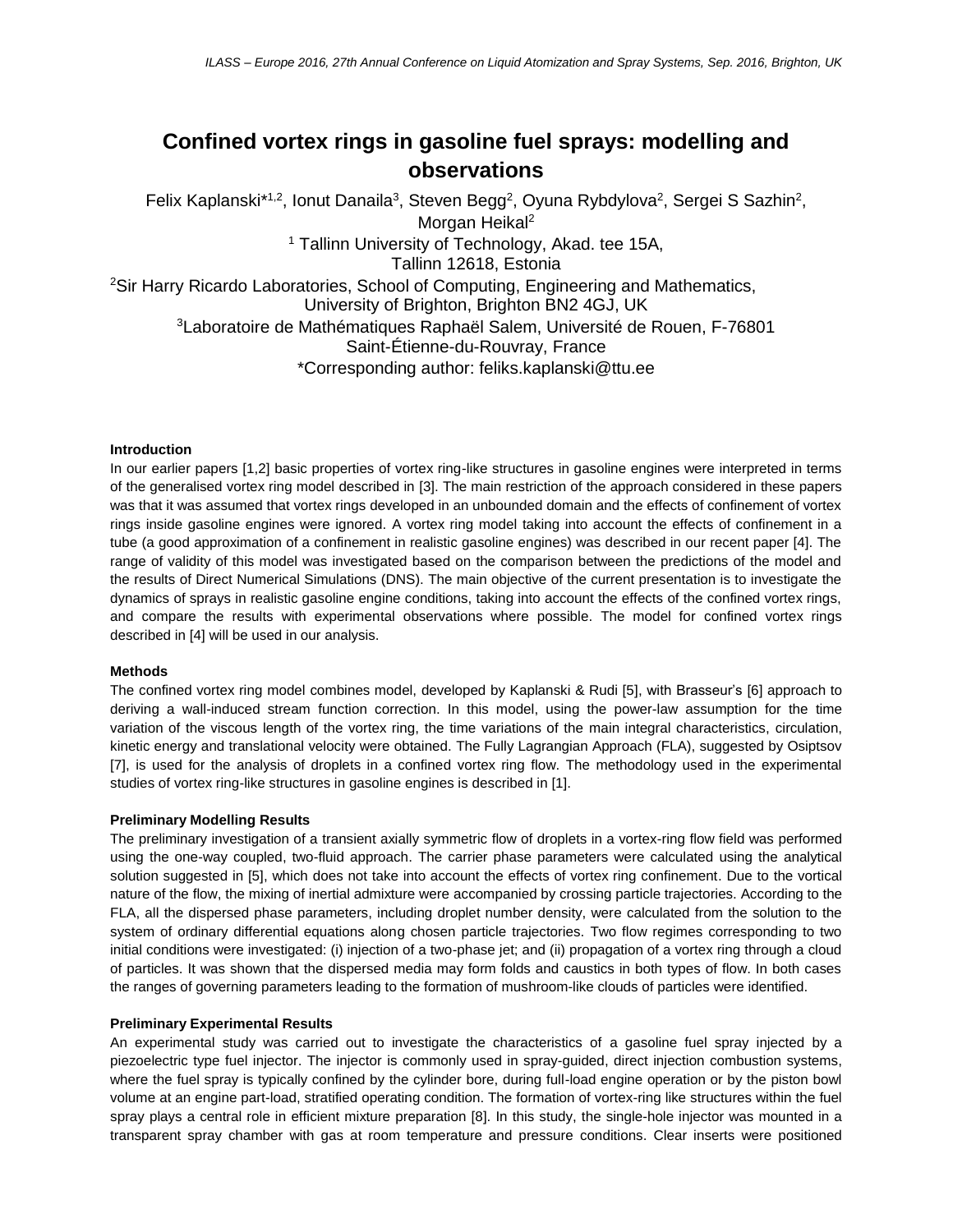within the chamber to mimic the effects of confinement within the engine and within the scope of the modelling approach. A surrogate fuel (iso-octane) was injected at pressures of up to 100 bar and with injection durations of up to 2 ms. The mean injection flow rate was measured at approximately 30 mg/ms at 100 bar fuel line pressure. The directly actuated injector needle opens outwardly producing a hollow-cone spray with a manufacturers stated nominal spray angle of 85° +/- 5°.

Several experimental techniques were carried out to study the development of the fuel spray and the vortex-ring like structures observed within the spray. Firstly high-speed photographic imaging was used to analyse the spray structure following the start of needle lift. The images clearly showed the early spray development from a thin liquid sheet, the initial formation of vortex rings close to the nozzle exit shortly after the start of injection and the subsequent evolution of these rings beyond the end of injection. The time-resolved Particle Image Velocimetry (PIV) technique was used to determine the velocity of discrete fuel droplets in the latter phases of the spray development. An example for an unconfined spray is shown in Figure 1 below for a frame rate of 8 kHz. In the final experiment, the Phase Doppler Anemometry technique was used to determine the liquid droplet velocity and size distributions within a plane of symmetry the spray that bisected the nozzle. A traversing system was used to position the measurement volume on a grid and data was collected for two components of velocity. The quantitative PIV and PDA data confirmed the presence of several complex vortex-ring like structures and revealed the distribution of particles within their structures. The experimental data highlighted the significant effects of the confinement upon the entrained gas and liquid phases and the formation of these structures.



**Figure 1.**

Time-resolved Particle Image Velocimetry measurements of the liquid phase gasoline droplets at t = 1.375 ms (left hand side) and 3.125 ms (right-hand side) after the start of injection with a fuel injection pressure of 100 bar and an injection duration of 1 ms for an unconfined case.

## **References**

- [1] Begg, S., Kaplanski, F., Sazhin, S.S., Hindle, M., Heikal, M., *Int. J. of Engine Research* 10:195-214 (2009).
- [2] Kaplanski, F., Sazhin, S.S., Begg, S., Fukumoto, Y., Heikal, M., *Eur. J of Mech. B/Fluids* 29:208-216 (2010).
- [3] Kaplanski, F., Sazhin, S.S., Fukumoto, Y., Begg, S., Heikal, M., *J Fluid Mechanics* 622:233-258 (2008).
- [4] Danaila, I., Kaplanski, F., Sazhin, S.S., *J Fluid Mechanics* 774:267-297 (2015).
- [5] Kaplanski, F., Rudi, Y.A., *Phys. Fluids* 17:087101 (2005).
- [6] Brasseur, J.G. 1979 Kinematics and dynamics of vortex rings in a tube. PhD thesis, Report. JIAA, TR-26, Stanford University, 1979.
- [7] Osiptsov, A., *Astrophysics and Space Science* 274:377–386 (2000).